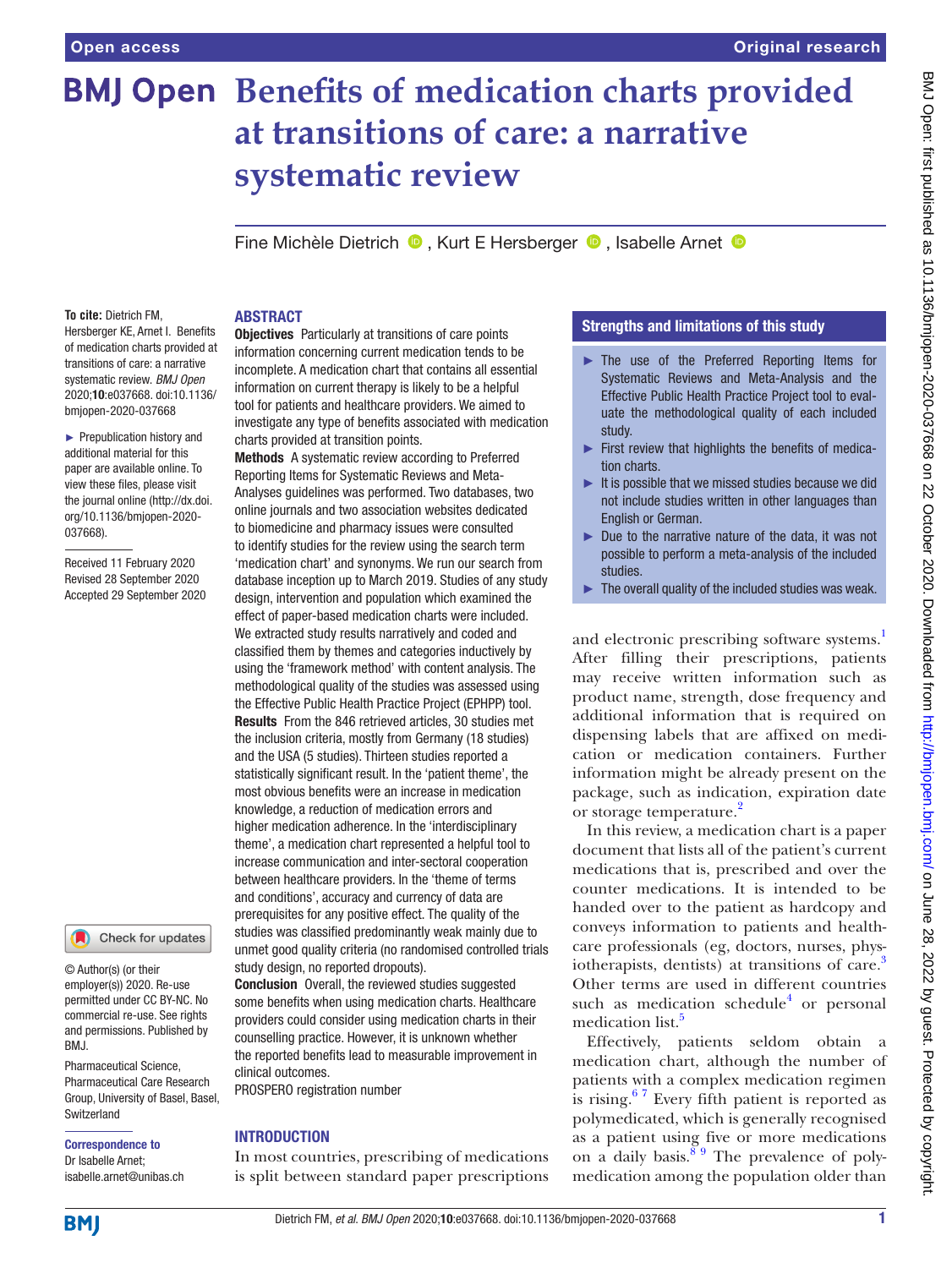65 years ranges from 26.3% in Switzerland to 52.7% in Spain. $10^{-11}$  Consequently, a medication chart could be considered a helpful tool for patients using multiple medications.<sup>[12](#page-7-8)</sup>

It has been suggested that correct documentation of medications can play a crucial role in patient care, especially for the continuity of medications at care transitions[.13 14](#page-7-9) Across studies, deviations between medications on file and actually taken are reported to be present for  $75\% - 89\%$  of patients in the ambulatory setting.<sup>15–17</sup> Unintentional discrepancies have been shown to lead to poorer subjective well-being, predominantly concerning the mood, $17$  increased risk of hospital utilisation within 30 days after discharge especially for older people<sup>[18](#page-7-12)</sup> and additional medication errors, mainly omission of a regular taken medication.<sup>14</sup> However, the impact of medication charts is still unknown.

A medication chart should optimally represent a permanent historical and current record of all prescribed and over the counter medications. The chart should contain at least the information on active ingredients, dosage, indication and special instructions. $^{19}$  Usually, a medication chart is distributed to the patient as a hardcopy at transitions of care. $20$  However, the use of electronic medication charts in the ambulatory setting is appearing such as in Germany with a national standardised medication chart ('bundeseinheitlicher Medikationsplan').[19](#page-7-14) A 2D data code is printed on the chart, which can be scanned and used in medical practices, pharmacies or hospitals.

The benefit of a medication chart seems intuitive. However, we found no systematic review in this area. Our review aims to evaluate the benefits of paper-based medication charts for patients and healthcare providers in daily practice.

# **METHODS**

# Search strategy

This review follows Preferred Reporting Items for Systematic Reviews and Meta-Analyses (PRISMA) guidelines for the reporting of systematic reviews.<sup>[21](#page-7-16)</sup> PubMed and Web of Science were searched for papers published in English or German, using a search strategy with synonyms of 'medication chart' (see [supplemental A](https://dx.doi.org/10.1136/bmjopen-2020-037668) for the complete search string). We run our search from database inception up to March 2019.

Additionally, the websites of the WHO (<www.who.int>), ABDA (Bundesvereinigung Deutscher Apothekerverbände) (Federal Union of German Associations of Pharmacists: [www.abda.de\)](www.abda.de) and the professional newspapers PZ (Pharmaceutical newsletter: [www.pharmazeutische](www.pharmazeutische-zeitung.de)[zeitung.de](www.pharmazeutische-zeitung.de)) and DAZ (Newsletter for pharmacists: [www.](www.deutsche-apotheker-zeitung.de) [deutsche-apotheker-zeitung.de](www.deutsche-apotheker-zeitung.de)) were screened for relevant publications, as a depository of grey literature dedicated to biomedicine and pharmacy issues. We also searched references of retrieved articles.

# Inclusion and exclusion criteria

A study was included if a medication chart and its practical application were explored, independently of study design and intervention. Articles, which focused on a specific population (eg, children) or indication (eg, diabetes disease), and papers focusing solely on the development or electronic version of medication charts were excluded. Although electronic medication charts are increasingly being used, we have focused on the content and benefits of the chart rather than the method of transmission. Therefore, only articles that examine paper-based plans were included in this review. All hits of the search were transferred to EndNote V.X9 and freed from duplicates. One author (FMD) examined the titles of the papers and excluded irrelevant papers. The abstract of the remaining articles was then screened. A random sample of 10% of the hits was reviewed by a second author (IA) for quality verification. FMD and IA independently reviewed the full text of the articles for final inclusion. The discrepancy was solved by discussion until consensus was obtained.

# Data extraction and quality assessment

Two coauthors (IA and FMD) independently extracted the following study characteristics: first author name, year of publication, study design, population, method, aim, study results, benefits of medication charts and statistical significance (p value) if present.

Study quality was measured using the EPHPP assessment tool.[22 23](#page-7-17) Each study was rated as 'strong', 'moderate' or 'weak' by evaluating the strength of five quality criteria: selection bias, study design, confounders, data collection methods, withdrawals/dropouts. The criterion blinding was not assessed because studies were inherently designed as open. A study was classified as 'strong' when no criterion was rated as weak; as 'moderate' when only one weak criterion was identified, and as 'weak' when more than one weak criterion was identified. The quality assessment was carried out independently by two coauthors (IA and FMD), the consensus was reached by discussion.

# Data analysis

The individual results of the retrieved studies were predominantly of a descriptive nature. Thus, we chose a method of qualitative research to analyse the data, that is the 'framework method'.<sup>24</sup> This methodology involves five stages to collect and analyse data. Stage 1 (transcription) was omitted as the result section of the retrieved studies were considered as transcripts. After familiarisation of the raw data (stage 2), an analytical framework was identified (stage 3) from the emerging themes, and categories were developed, all linked to positive results that is, benefits of using medication charts. Open coding (stage 4) was then performed in an inductive manner by applying the framework to the data and labelling in order to capture a crucial concept. Additional codes were identified, which allowed for the development of the framework. Each study was coded across all categories. A codebook was developed to ensure understanding of the categories [\(table](#page-2-0) 1). Finally,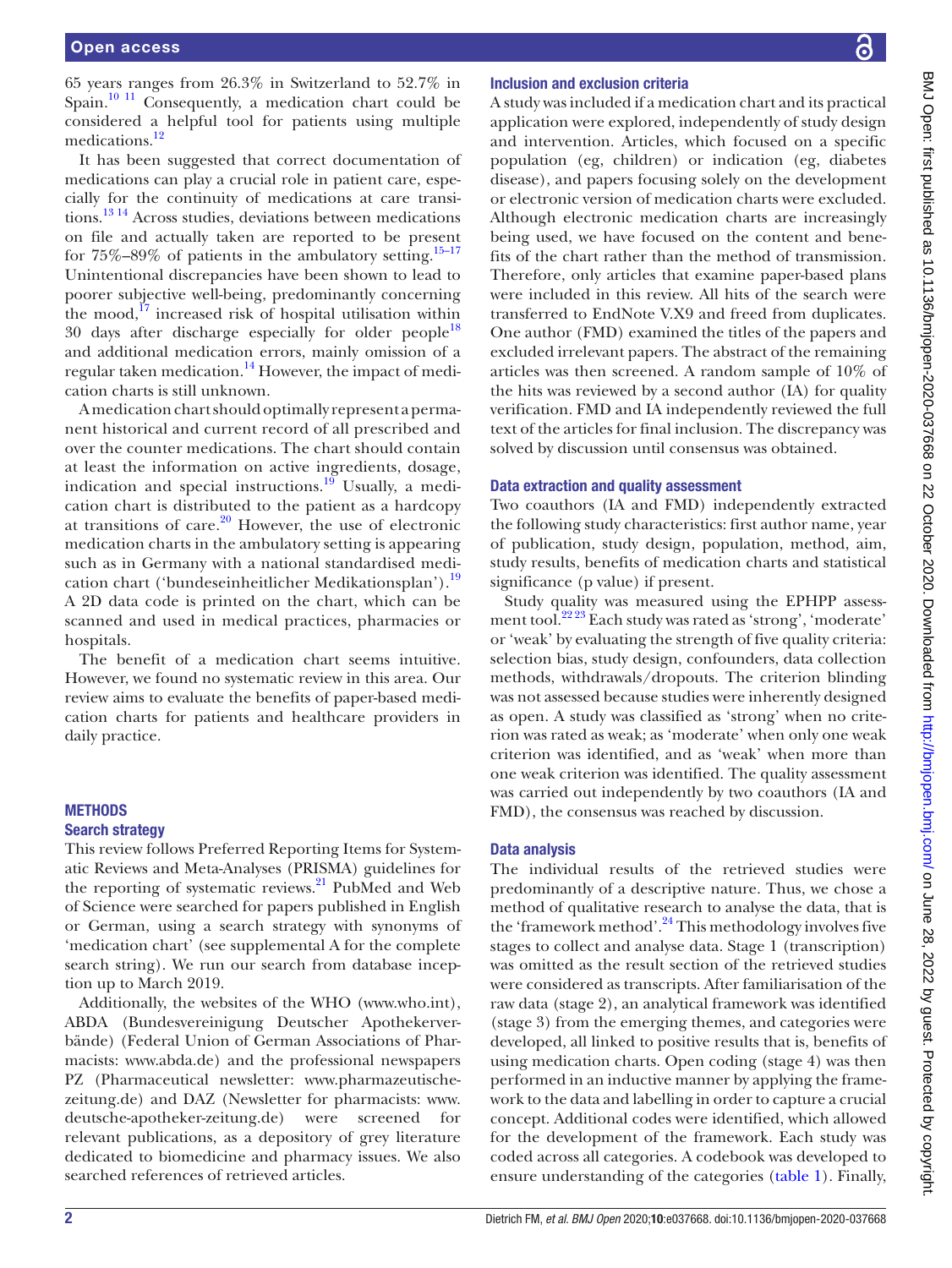<span id="page-2-0"></span>

| Codebook with definitions of themes, categories and populations<br>Table 1 |                                                                                                                                                                                                                                                |
|----------------------------------------------------------------------------|------------------------------------------------------------------------------------------------------------------------------------------------------------------------------------------------------------------------------------------------|
| <b>Themes</b>                                                              |                                                                                                                                                                                                                                                |
| Patient                                                                    | A person who is receiving, has received or has requested healthcare <sup>73</sup>                                                                                                                                                              |
| Process                                                                    | The act of prescribing and administering medication by health experts                                                                                                                                                                          |
| Terms and conditions                                                       | Necessary requirements (in form and content) to create and work with medication charts                                                                                                                                                         |
| <b>Categories</b>                                                          |                                                                                                                                                                                                                                                |
| Knowledge                                                                  | Patients' understanding of his/her medical treatment (factual knowledge)                                                                                                                                                                       |
| Safety                                                                     | Medication safety (freedom from preventable harm with medication use) and patient safety<br>(reduction of unsafe acts within the healthcare system, as well as the use of best practices<br>shown to lead to optimal patient outcomes) $^{73}$ |
| Purpose                                                                    | The function or aim that a medication chart is fulfilling for someone                                                                                                                                                                          |
| Communication                                                              | Verbal interaction between patient and healthcare provider                                                                                                                                                                                     |
| Empowerment                                                                | Patients' individual belief in his/her own capabilities to execute courses of actions in order to<br>achieve health-related goals <sup>74</sup>                                                                                                |
| Interdisciplinary cooperation                                              | The degree to which healthcare providers are networked and interact within their professions<br>(including communication, co-working and information exchange) <sup>74</sup>                                                                   |
| <b>Resources</b>                                                           | Management of finances, income and expenditure                                                                                                                                                                                                 |
| Prescription                                                               | A written directive to dispense and administrate medications to a particular patient                                                                                                                                                           |
| <b>Patient files</b>                                                       | A document or a collection of documents, which contain demographic, medical and treatment<br>information about a patient                                                                                                                       |
| <b>Populations</b>                                                         |                                                                                                                                                                                                                                                |
| Physicians/pharmacists/<br>hospital                                        | Anyone of the following healthcare providers: physicians, pharmacists, nurses, medical or<br>pharmaceutical assistant                                                                                                                          |
| Patients ambulant/nursing<br>home                                          | Any patient who is treated in outpatient care (including diagnosis, observation, consultation,<br>treatment, intervention and rehabilitation services) or stayed in a residential facility <sup>3</sup>                                        |
| Patients hospitalised/<br>discharged                                       | Any patient who stayed in a hospital (ie, inpatient facilities for 24-hour medical and nursing care)<br>or recently terminated such a stay <sup>75</sup>                                                                                       |
| Citizens                                                                   | Any individual who was present in a certain precinct and participated in a survey                                                                                                                                                              |

all codes were rearranged and summarised (stage 5) in a thematic matrix.[25](#page-7-19) This 'framework method' allows for the analysis of the data both across the studies and within the themes. $26$  In addition, conventional content analysis was performed that is, we quantified the codes assigned to labelled texts<sup>27</sup> in order to assess the proportion of patterns in the data. We present results of both qualitative and quantitative nature summarised within themes and categories.

# **RESULTS**

# Study selection

A total of 846 articles were identified ([figure](#page-3-0) 1). After deleting 122 duplicates, a further 553 studies were excluded by screening the title. The remaining 171 articles were screened through their abstract and 60 were read as full-text. Thirty met the inclusion criteria. See [online supplemental B](https://dx.doi.org/10.1136/bmjopen-2020-037668) for the PRISMA Checklist.

# Study characteristics

The majority of the included studies originated from Germany (18/30 studies, 60%), followed by the USA (5), Australia (3), UK (2), Ireland (1) and Switzerland (1). Study designs (by decreasing order of evidence<sup>28</sup>)

were: 1 systematic review, $29/4$  randomised controlled trials  $(RCT)$ ,  $30-33$  10 cohort studies,  $34-43$  7 cross-sectional studies,  $5\frac{44-49}{2}$  qualitative evaluations,  $4\frac{50}{4}$  surveys  $51-54$ and 2 reports. $55\frac{56}{10}$  Thirteen studies reported statistically significant results with the use of medication charts. The quality was rated as 'strong' for 2 studies, $3031$  as 'moderate' for 5 studies<sup>32</sup> <sup>33</sup> <sup>35</sup> <sup>37</sup> <sup>42</sup> and as 'weak' for 21 studies. It was impossible to assess the quality for two reports. See [supplement C](https://dx.doi.org/10.1136/bmjopen-2020-037668) for the characteristics of all 30 studies.

# Framework and content analysis

The distribution of the studies between categories, methodological quality and significance of study results are shown in [figure](#page-4-0) 2. As the result of the framework analysis, four study populations were defined: 'physicians/ pharmacists/hospital' (13 studies), 'patients ambulant/ nursing home' (15), 'patients hospitalised/discharged' (6) and 'citizens' (1). The data were labelled with 69 codes, which were grouped in three themes and nine categories: 'patient' (five categories: knowledge, safety, purpose, communication and empowerment); 'process' (four categories: interdisciplinary cooperation, resources, patient files and prescription) and 'terms and conditions' with no further categories.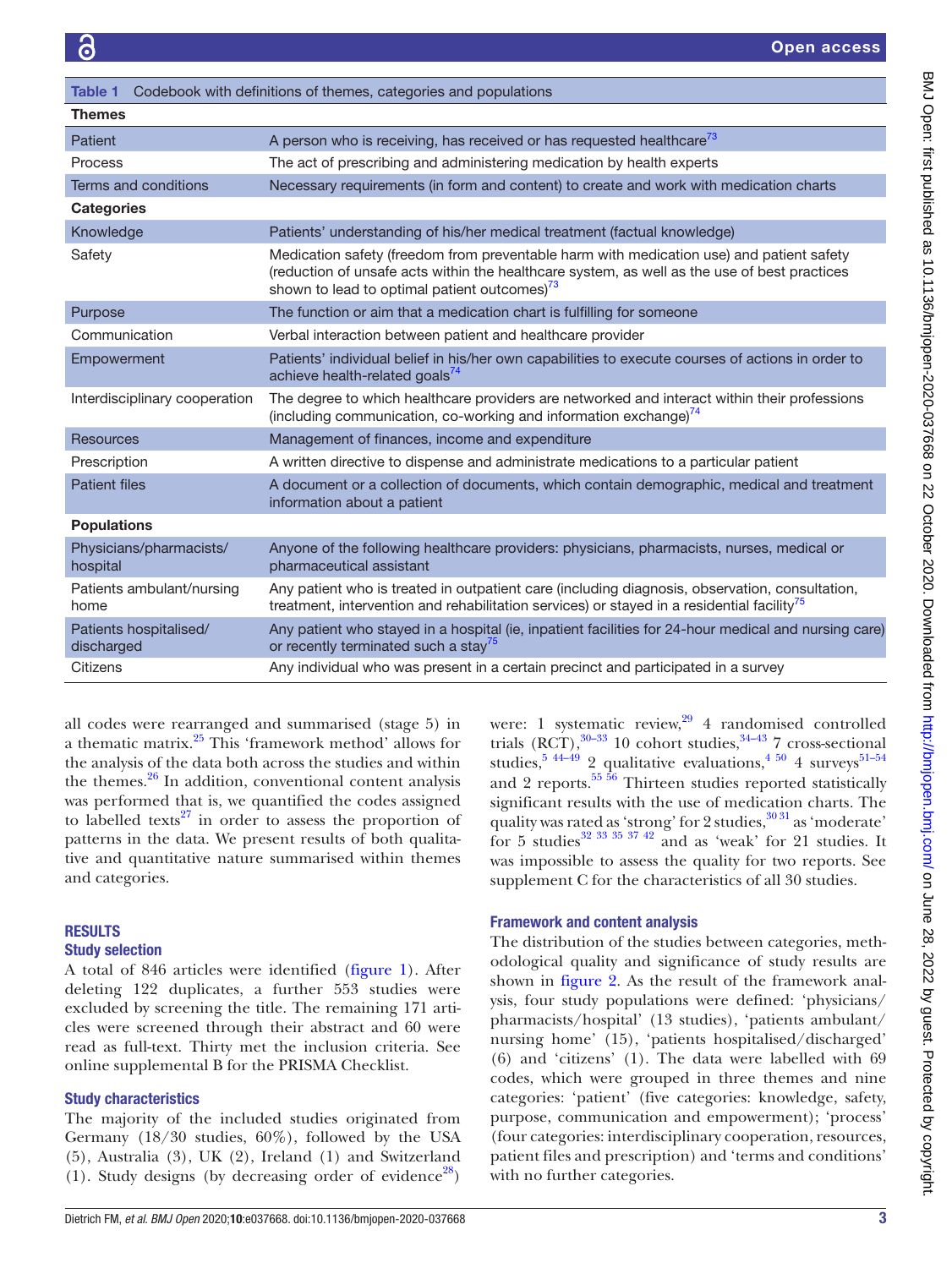

<span id="page-3-0"></span>*Figure 1: Flow diagram of the study selection according to PRISMA guidelines [21]*

Figure 1 Flow diagram of the study selection according to Preferred Reporting Items for Systematic Reviews and Meta-Analyses guidelines.<sup>21</sup>

# Theme 1: 'patient'

From the total 69 codes, 51 (74%) were assigned to the theme 'patient'. They concerned mainly ambulant/ nursing home patients (23/51, 45%) and knowledge (18/51, 35%). Twenty-four studies (24/30, 80%) investigated the theme 'patient'. Two studies with strong<sup>30 31</sup> and three studies with moderate  $32\frac{33\frac{42}{1}}{2}$  methodological quality investigated patients' knowledge. Fifty per cent (6/12) of

the statistically significant results were observed in the category knowledge<sup>30</sup> 32–34 38 41 (see [online supplemental D](https://dx.doi.org/10.1136/bmjopen-2020-037668) for the corresponding matrix). Patients with access to a medication chart had a better knowledge of their medication that concerned knowledge of indication,[30 33 34 36 41 42 46 51 53](#page-8-3) medication name,  $34\frac{38\frac{46}{6}}{30\frac{32}{6}}$  dosage<sup>31 32</sup> 34 46 51 53 and dosage frequency[.30–32 46](#page-8-3) The increase in knowledge was reported by means of patients who answered all questions correctly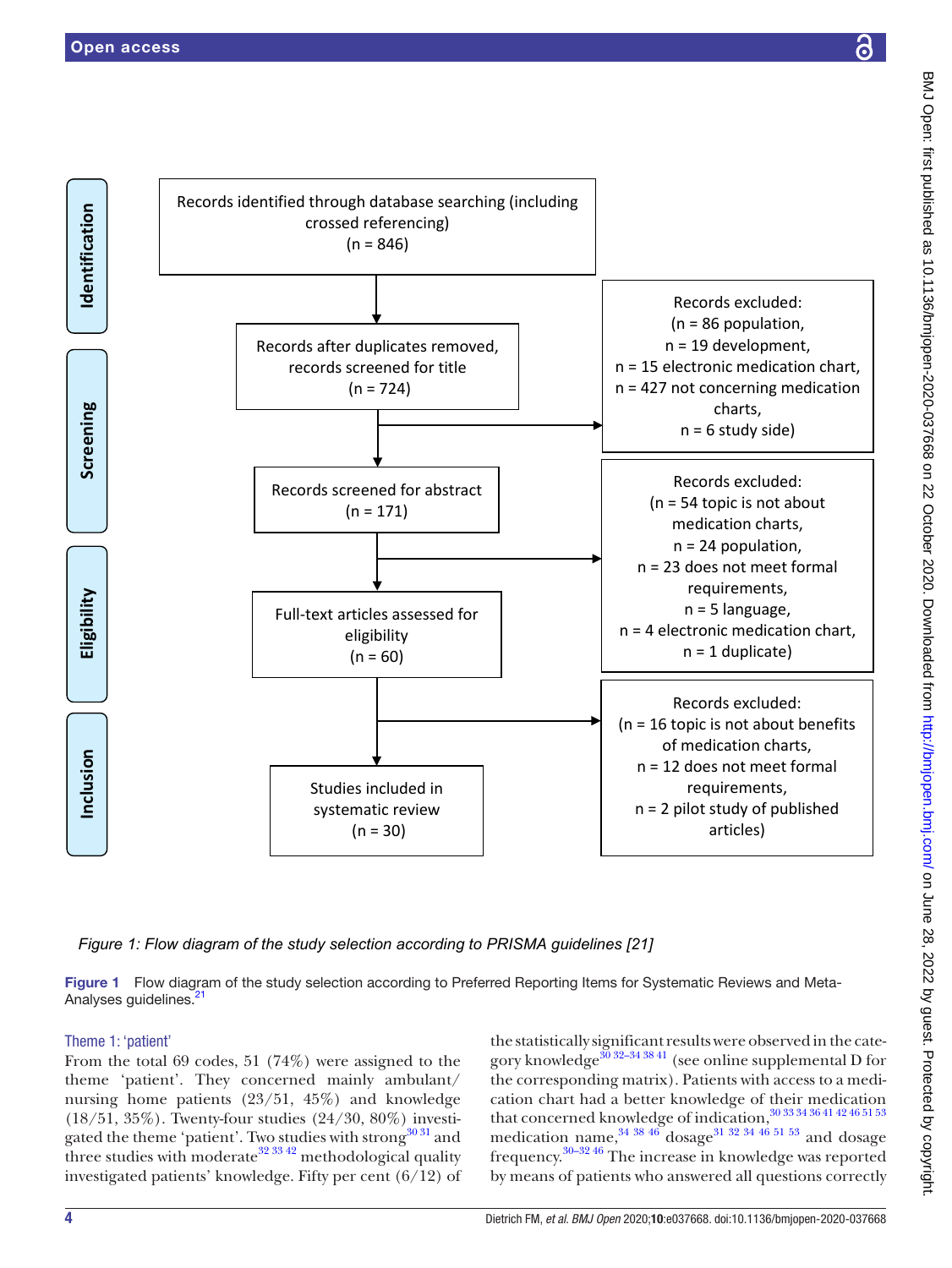

<span id="page-4-0"></span>Figure 2 Distribution of the 30 studies between the themes 'patient' and 'process' and per category according to the methodological quality (weak, moderate, strong). Each study is represented as a pie segment (reference number), grey-shaded segments point out statistically significant study results (p<0.05). The larger the pie, the larger the number of studies reporting on that category. C, communication; E, empowerment; IC, interdisciplinary cooperation; K, knowledge; P, prescription; PF, patient file; PU, purpose; R, resources; S, safety.

as follows (intervention group vs control group): 83%  $(81/98)$  vs 47%  $(47/99)$ ; p<0.001),<sup>32</sup> 66% (48/73) vs 35% (37/106; p<0.001),<sup>38</sup> 60% (24/40) vs 17.9% (5/28;  $p=0.001$ .<sup>41</sup> Similarly, using medication charts increased perceived knowledge  $(p=0.049)$ ,<sup>34</sup> or was associated with the ability to provide correct information  $(OR 2.21).$ <sup>[46](#page-8-11)</sup> Finally, the number of correctly answered questions increased by 23.2% (baseline 56/138; follow-up 88/138) compared with the control group (baseline 55/123; follow-up  $58/126$ ; p<0.01).<sup>[33](#page-8-12)</sup>

In the systematic review on safety-relevant indicators, a medication chart was identified as one out of 14 parameters to ensure medication safety as well as patient safety.<sup>29</sup> Over 80% of the patients (N=138) in an RCT indicated that the medication chart helped them 'avoid making mistakes with medications' that were further described as medication intake errors such as wrong time, wrong pill or missed pill.<sup>30</sup> Another study measured a significant reduction of missed or delayed medication doses per patient after the implementation of a medication chart at discharge from hospital to nursing homes (from 37/202; 18.3% missed or delayed doses, to 6/226; 2.7%,  $p<0.001$ ).<sup>37</sup> One-third of physicians and pharmacists (11/34; 32.4%) stated in a survey that a medication chart allowed them to detect contraindications, adverse drug events and medication errors in every fifth patient.<sup>[36](#page-8-14)</sup> Medication adherence, measured by pill count, increased from 86% without a medication chart (N=99) to 93% with a medication chart (N=98, p<0.001).<sup>[32](#page-8-7)</sup> The majority of patients (71/103, 68.9%) mentioned that they felt safer in the handling of their medical treatment when using a medication chart.<sup>[51](#page-8-5)</sup> The purpose of a medication chart

was referred as a reminder aid,  $4^{39}$  54 a documentation tool<sup>47–49</sup> <sup>54</sup> and a source of information.<sup>34 54</sup> The medication chart was further described as a support for transferring written information into practice (ie, preparing a pillbox).<sup>42 44 51 53</sup> In six studies it was suggested that the medication chart represented an important tool for a structured counselling interview between a patient and a physician or pharmacist.<sup>5 36</sup> 38  $\frac{41}{50}$  50  $\frac{51}{10}$  The time spent on individual medications increased significantly when using a medication chart by 61.7% (from 2.13min (N=50) to 3.18min (N=40),  $p=0.02$ ).<sup>[41](#page-8-10)</sup> The amount of overall information on medications and medication application given to patients increased significantly by using a medication chart (151/201 drugs, 75.1% without vs 176/208, 84.6% with medication chart,  $p=0.017$ ).<sup>41</sup> When generating a medication chart, 58.3% of the surveyed physicians (21/36) conducted additional counselling with their patients. $36$  Empowerment of the patient was the only category that was solely reported by one population (patients ambulant/nursing home). One study reported quantitatively that patients have less concerns  $(p<0.01)$ and increased perceived necessity of their medication (p<0.01) when they possess a comprehensive medication chart.<sup>39</sup> It further gave patients a more active role<sup>40</sup> and made them feel more responsible for their medical treatment. $534$ 

# Theme 2: 'process'

From the total 69 codes, 13 (19%) were assigned to the theme 'process'. They were reported by the two populations 'physicians/pharmacists/hospital' and 'citizens' (see [online supplemental E](https://dx.doi.org/10.1136/bmjopen-2020-037668) for the corresponding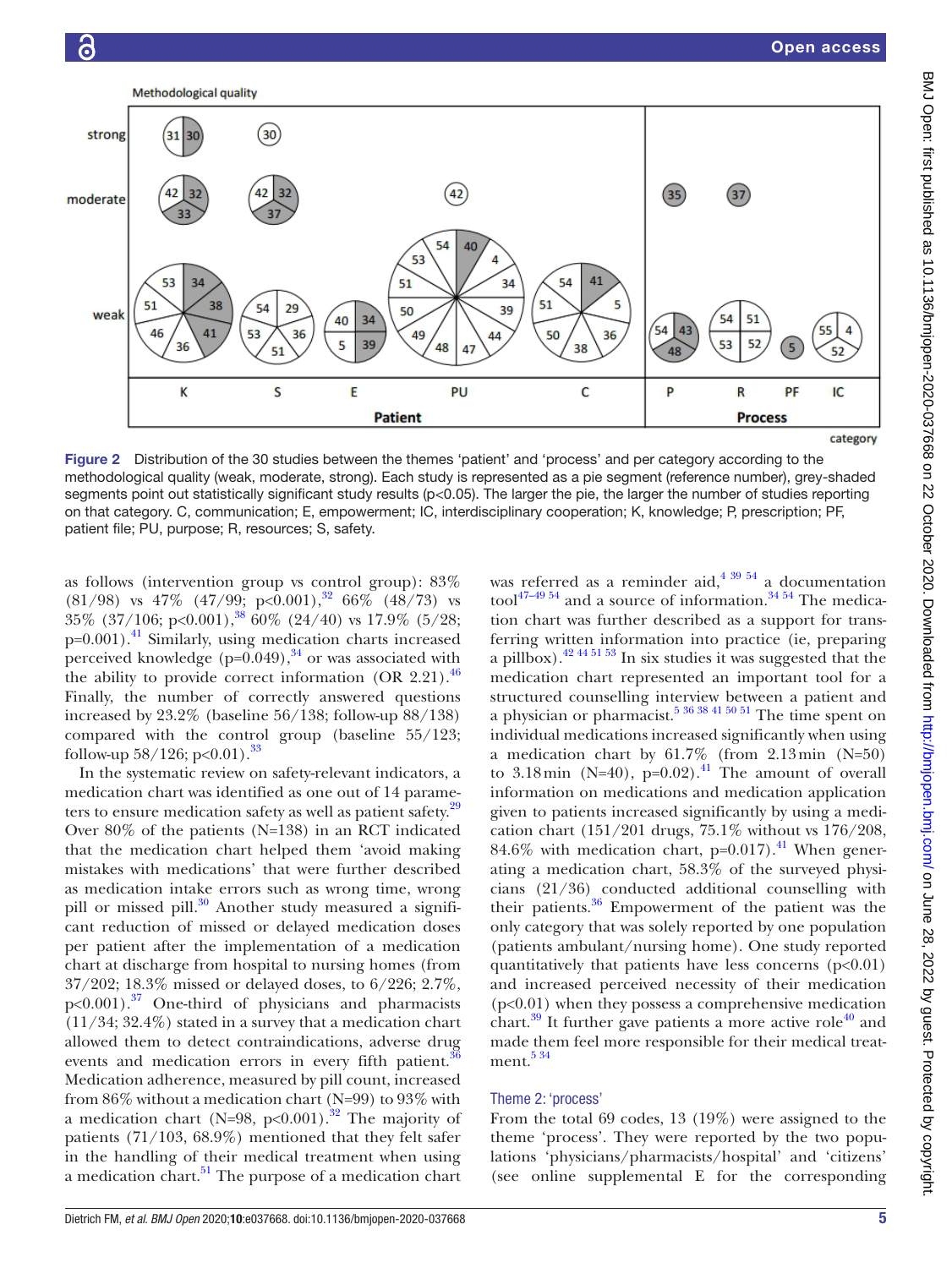matrix). Healthcare providers rated the medication chart as very important  $(21/28, 75\%)$  or important  $(7/28, 25\%)$ to improve communication and interdisciplinary cooperation.<sup>51</sup> The majority of surveyed physicians  $(7/10, 70\%)$ and pharmacists  $(7/8, 88\%)$  stated that with a medication chart they learnt more about medications and diagnoses from other physicians or specialists.<sup>52</sup> No economic benefit was measured, but healthcare providers expected time and money savings once the medication chart was integrated in patient care.<sup>52</sup> Healthcare providers rated the medical treatment as more appropriate (22/28, 78.6%) according to guidelines when a medication chart was available.<sup>51</sup> Patient files were more likely to be accurate and up-to-date with the implementation of a medication chart (328/596, 55% correct files before and 429/594, 72% after implementation,  $p<0.001$ ).<sup>5</sup> With a medication chart, the number of patients who were receiving medications to which they had a previous adverse drug reaction decreased by 59% (from 21/185 patients (11.3%), to  $9/197$  patients  $(4.6\%)$ , p=0.021).<sup>[35](#page-8-20)</sup> Furthermore, the continuity of medication management was increased when a medication chart was available at hospital admission (medications continued at hospital admission: 197/493, 40% without vs 799/1510, 53% with medication chart,  $p<0.001$ ).<sup>43</sup> At hospital admission, the number of missing doses of the current treatment decreased from 2.35 to  $0.24$  ( $p<0.05$ ) per patient after implementing medication charts[.48](#page-8-22)

# Theme 3: 'terms and conditions'

From the total 69 codes, 5 (7%) were assigned to the theme 'terms and conditions', for example the possession of a medication chart and its active use being a prerequisite to any benefit. $46$  Two studies concluded that just the delivery of a medication chart to a patient is not sufficient to improve medication safety.<sup>44 54</sup> It is also essential to inform the patient about how to use the medication chart and why it is needed. $54$  Further, it has been suggested that a medication chart has to be accurate, up-to-date and comprehensive to achieve the benefits. $44\frac{4}{10}$  One study observed that only 6.5% (26/399) of the available charts were free of discrepancies. At least one prescription medication was missing on every second medication chart according to that study. $49$  It was reported that laboratory values such as international normalised ratio (INR) helped to have the measured values under control when documented on the chart. INR values>5 decreased by 23% (from 1.9%, N=14 405 INRs, to 1.45%, N=15 090 INRs) after implementation of a medication chart  $(p=0.004)$ .<sup>[35](#page-8-20)</sup>

# **DISCUSSION**

The 'framework method' was used to analyse the results of 30 studies as it enables a thematic analysis of qualitative data and has been previously used in studies with diaries.[57](#page-8-26) We identified commonalities and differences in data after grouping codes around themes. The output

was a matrix with rows and columns that define cells of summarised data. Within a matrix, the single result remains connected to other aspects so that the context is not lost. Thus, we generated a descriptive overview of the entire data sets and comparison within cells as well as across cells was easy.

This study highlights a wide range and number of potential benefits when using medication charts in daily practice, concerning the themes 'patients', 'process' and 'terms and conditions'. Unsurprisingly, a medication chart is seen by patients and healthcare providers as an essential source of information and knowledge regarding individual medication. Specifically, for patients, a medication chart represents an additional reminder aid and provides support for communication with healthcare providers. For healthcare providers, a medication chart improves the quality of their own records and interdisciplinary cooperation. However, in order for patients with polypharmacy to benefit from a medication chart, accuracy and currency of data were of utmost importance.

Most statistically significant results were observed in the category 'knowledge', although its definitions varied considerably between studies. There were various different methods for measuring knowledge used in the retrieved studies, such as an Evaluation Tool to quantify comprehension of the medication chart.<sup>44</sup> However, in some papers knowledge, a very complex concept, was measured using not validated or reliable simple instruments such as open questions in a structured phone interview.[30](#page-8-3) Nevertheless, the benefit of a medication chart on patients' knowledge has been recognised by both, physicians and pharmacists, as demonstrated in prospective studies.<sup>[53](#page-8-27)</sup>

Medication adherence, measured by pill counting, increased from 86% to 93% for patients with a medication chart compared with patients without. $32$  This assessment method has several advantages (eg, cheap, easy, objective), and a main disadvantage that is, an empty pill bottle can fake a regular intake and is inclined to manipulation.<sup>58</sup> Nevertheless, a statistical significant increase was observed, but no clinical significance. Thus, we postulate that increased medication adherence may be a result of higher knowledge about medications as this has been suggested in other studies.<sup>59 60</sup>

Another benefit reported with the use of medication charts were medication safety and patient safety, which represented the third most frequent category (9 studies) of benefits after knowledge and purpose (12 studies each). Since no gold standard exists to measure medication safety or patient safety, indirect methods and surrogate indicators of safety issues were reported, such as rate of medication errors or adverse events. Conversely, it has been reported that a higher rate of adverse drug reactions is apparent when using an inaccurate medication chart. $61$  The percentage of accurate medication charts has been estimated at  $6.5\%$ .<sup>49</sup> Reasons for this alarmingly low rate include lacking information on over-the-counter medication; insufficient communication between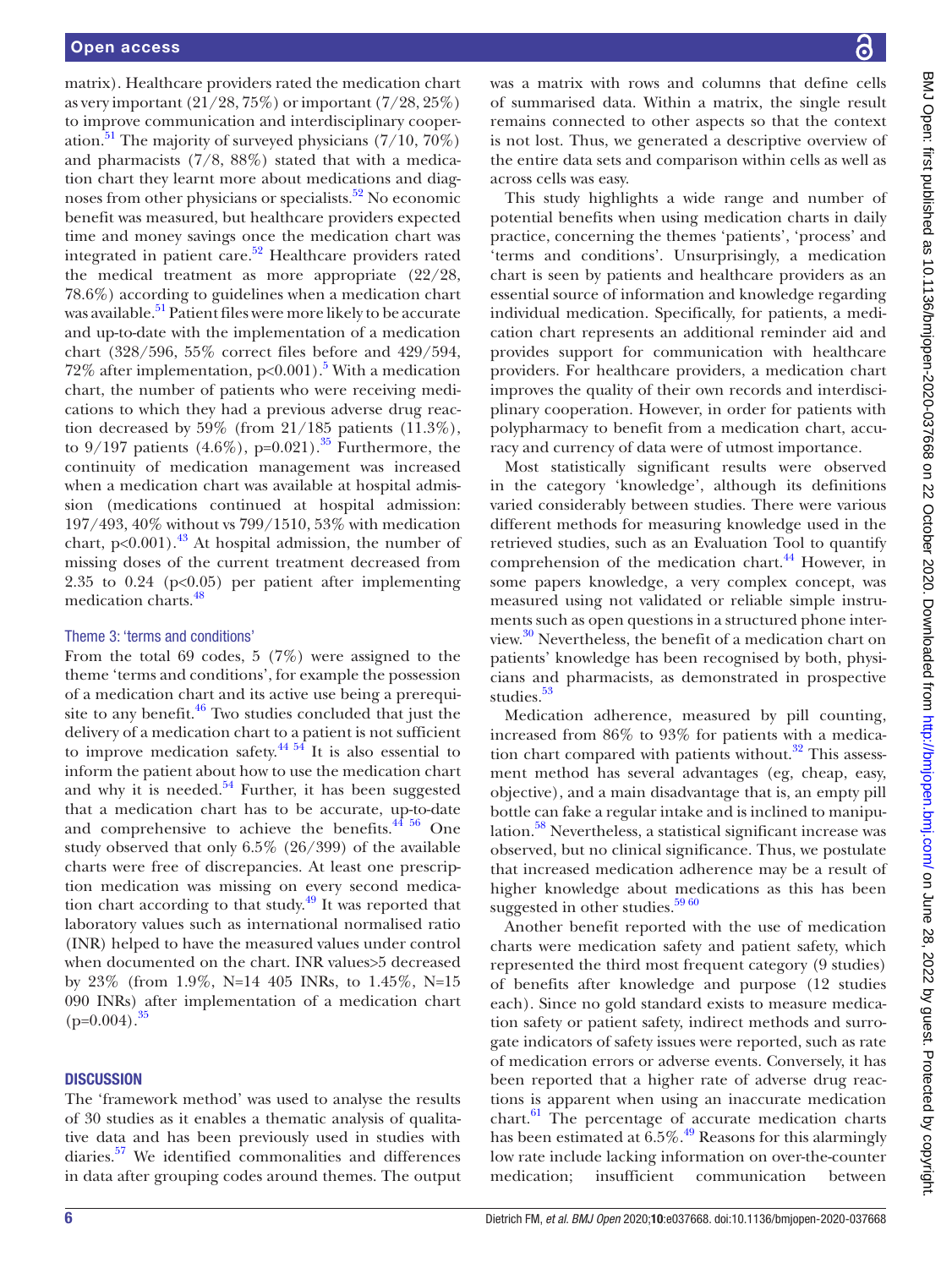Open access

different healthcare settings or multiple physicians; and no regular update of the medication chart.<sup>1562</sup> To reduce discrepancies, actions have been recommended such as regular medication reconciliations, and improving interprofessional communication as well as documentation of current medication[.15 17 62](#page-7-10) We could find moderate evidence in favour of medication charts avoiding medication errors and adverse

events[.30 35 36 53](#page-8-3) These issues are important since the current situation regarding patient safety is alarming with adverse drug reactions and/or medication errors being the reason for admission to the emergency department for one out of five patients.<sup>63</sup>

A benefit only reported qualitatively and anecdotally was improved interdisciplinary cooperation. It is noteworthy that physicians and pharmacists mentioned it independently. Similar results are reported in other types of investigations where the success of a therapy increased when physicians and pharmacists worked in structured teamwork.<sup>[64 65](#page-8-32)</sup>

The documentation of patients' medication appears to be crucial at any transition of care (eg, entry or discharge from hospital) and at any change of treatment (prescribing or deprescribing) to avoid medication errors, and eventually improve and ensure safety. The major proviso is that the medication charts are accurate, up to date and comprehensive.

The medication chart is already integrated in several official recommendations such as the national guideline for chronic heart failure<sup>66</sup> or a WHO guideline on patient safety. $67$  However, there are various suggestions on how to improve the inclusion of medication charts in daily practice. The WHO suggests to motivate every patient to carry their medication chart with them at any time. The WHO also proposes to include information on allergies on the chart. $67$  Another suggestion is to establish two different versions of the medication chart, one for the patient written in a simplified language (eg, indication: heart weakness) and one for the healthcare providers with more detailed information (eg, indication: chronic heart failure).<sup>36</sup> Another promising project currently tested in Bavaria, Germany, is the 'Electronic Medication Plan Plus' which aims to make the medication chart available for the emergency team at the accident location. $36\,68$ 

# Study quality

The EPHPP tool, an instrument developed to appraise and synthesise evidence for clinical practice, can be used for any public health intervention and has been developed to support the decision-making process in primary care.<sup>[69](#page-8-35)</sup> However, the appraisal criteria depend largely on the type of study and the risk of bias, following the concept of evidence-based medicine.<sup>70</sup> The quality of our 30 retrieved studies was heterogeneous and predominantly weak. Only four randomised, controlled trials and one cohort study were of high or moderate quality. As blinding is not possible in the context of medication chart studies, we excluded it from the EPHPP criteria.

Therefore, we did not prioritise the results according to study quality and all the benefits are presented with the same importance. Whereas the results of the included quantitative studies were surely weak, the qualitative data that we analysed in this review provide more robust evidence of our findings. Therefore, the evidence for the findings of our study can be claimed as moderate.

# Strengths and weaknesses of the study

This narrative systematic review has several strengths. First, this review highlights the benefits of medication charts in daily practice and therefore adds valuable information for current and further research. Second, we assessed the methodological quality of our retrieved studies by using the EPHPP tool, which was created and validated for the quality assessment of studies across the field of public health. Third, we did not include studies, which focused on specific populations or indications in order to derive findings for the general population. It is possible, but unlikely, to have missed unexpected benefits of medication charts. Finally, matrix with codes of different themes give a suitable and quick overview on the topic and provide arguments when discussing the necessity of medication charts.

This review has also some limitations. First, papers written in other languages than English or German were not searched, which may result in publication bias. Grey literature search was focused on German sources because at the time of our research, there was a political debate in Germany about the value of the recently introduced nationwide medication chart, leading to a hype media coverage. However, as the USA and Germany were among the first countries to investigate medication charts and to publish their research, we suppose that the most relevant studies were retrieved. Second, we focused on printed medication charts. There are plenty of opportunities to use electronic charts on websites (eg, 'My Medicine Record'<sup>71</sup>) or as apps for mobile devices (eg, 'MyTherapy'<sup>[72](#page-9-5)</sup>). Electronic medication charts are likely to be increasingly implemented over the next years. Nevertheless, we postulate that the benefits observed in our study, as well as the terms and conditions surrounding the use of a medication chart, will remain independent of the format. Finally, the included studies used various methods, which partially were not validated or evaluated. Given the fact that there is no gold standard for many of the discussed topics, these diverse methods represent the current situation in this research field.

# **CONCLUSIONS**

The reviewed studies suggested some benefits linked to the use of a medication chart for patients and healthcare providers. In some studies, patients demonstrated an increased knowledge about their medical treatment, which may be linked to a higher medication adherence. For healthcare providers, a medication chart may enable an improved interdisciplinary cooperation and represents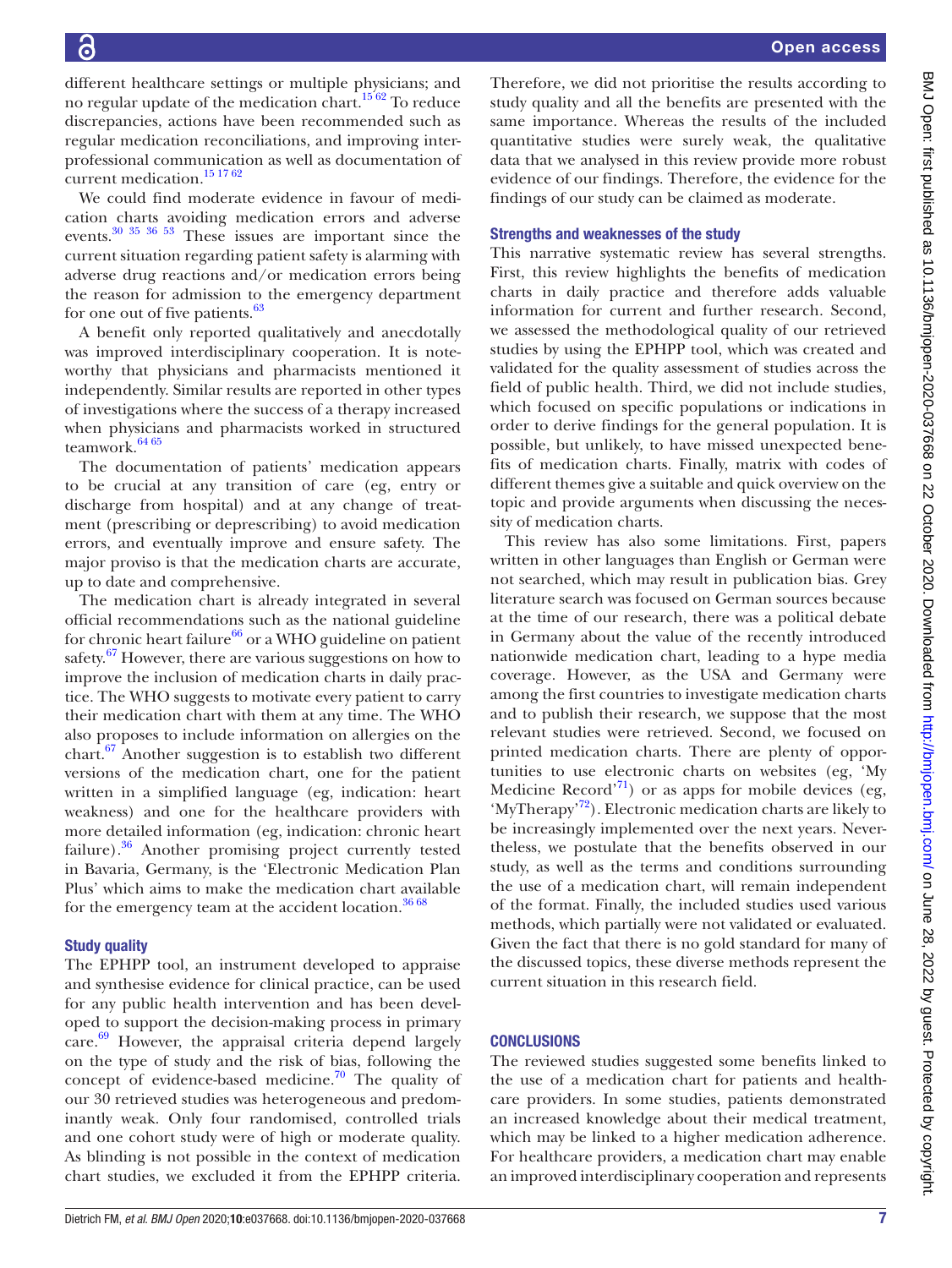# Open access

a useful counselling tool with patients. Considering the overall weak study quality and the use of various data collection methods on one hand, and the more robust qualitative study results, on the other hand, we claim that evidence of our finding is moderate. Unfortunately, high-quality prospective studies on this topic are rare. Importantly, it is unknown whether the observed benefits will lead to an improvement in the clinical outcomes. For healthcare providers, several questions are still not answered satisfactorily such as who is responsible for the accuracy of the medication chart or who is in charge in case of discrepancies.

For patients and healthcare providers the benefit of using medication charts is beyond doubt. With our review, we were able to contribute moderate evidence to support this common sense. In order to provide results with enhanced evidence, we depend on further research and future studies with good quality.

Acknowledgements The authors would like to thank Emeritus Professor Shalom Benrimoj for his valuable inputs and support with the manuscript.

Contributors FMD was responsible for study design, literature research, data extraction, study quality assessment, framework analysis and manuscript preparation. IA was responsible for study design, data extraction, study quality assessment, framework analysis and manuscript preparation. KEH was responsible for study design and manuscript preparation. All authors contributed to the writing process by commenting on and editing drafts.

Funding This paper presents independent research partly funded by HCI Solutions AG (HealthCare Information) in order with the programme 'eMediPlan'.

Disclaimer The views expressed are those of the authors and not necessarily those of HCI Solutions AG.

Competing interests None declared.

Patient consent for publication Not required.

Provenance and peer review Not commissioned; externally peer reviewed.

Data availability statement All data relevant to the study are included in the article or uploaded as supplemental information.

Supplemental material This content has been supplied by the author(s). It has not been vetted by BMJ Publishing Group Limited (BMJ) and may not have been peer-reviewed. Any opinions or recommendations discussed are solely those of the author(s) and are not endorsed by BMJ. BMJ disclaims all liability and responsibility arising from any reliance placed on the content. Where the content includes any translated material, BMJ does not warrant the accuracy and reliability of the translations (including but not limited to local regulations, clinical guidelines, terminology, drug names and drug dosages), and is not responsible for any error and/or omissions arising from translation and adaptation or otherwise.

Open access This is an open access article distributed in accordance with the Creative Commons Attribution Non Commercial (CC BY-NC 4.0) license, which permits others to distribute, remix, adapt, build upon this work non-commercially, and license their derivative works on different terms, provided the original work is properly cited, appropriate credit is given, any changes made indicated, and the use is non-commercial. See: [http://creativecommons.org/licenses/by-nc/4.0/.](http://creativecommons.org/licenses/by-nc/4.0/)

#### ORCID iDs

Fine Michèle Dietrich<http://orcid.org/0000-0002-0672-6879> Kurt E Hersberger <http://orcid.org/0000-0001-8678-697X> Isabelle Arnet <http://orcid.org/0000-0001-7591-4104>

### **REFERENCES**

<span id="page-7-0"></span>1 Barber N, Franklin BD, Cornford T, *et al*. Safer, faster, better? evaluating electronic prescribing. Department of practice and policy, school of pharmacy, London, 2006. Available: [https://www.who.int/](https://www.who.int/patientsafety/information_centre/reports/PS019_Barber_Final_report.pdf)

[patientsafety/information\\_centre/reports/PS019\\_Barber\\_Final\\_report.](https://www.who.int/patientsafety/information_centre/reports/PS019_Barber_Final_report.pdf) [pdf](https://www.who.int/patientsafety/information_centre/reports/PS019_Barber_Final_report.pdf) [Accessed 19th June 2020].

- <span id="page-7-1"></span>2 Khoong EC, Cherian R, Smith DE, *et al*. Implementation of patientcentered prescription labeling in a safety-net ambulatory care network. *[Am J Health Syst Pharm](http://dx.doi.org/10.2146/ajhp170821)* 2018;75:1227–38.
- <span id="page-7-2"></span>3 The Joint Commission. "What did the doctor say?:" Improving health literacy to protect patient safety, 2007. Available: [https://psnet.ahrq.](https://psnet.ahrq.gov/issue/what-did-doctor-say-improving-health-literacy-protect-patient-safety) [gov/issue/what-did-doctor-say-improving-health-literacy-protect](https://psnet.ahrq.gov/issue/what-did-doctor-say-improving-health-literacy-protect-patient-safety)[patient-safety](https://psnet.ahrq.gov/issue/what-did-doctor-say-improving-health-literacy-protect-patient-safety) [Accessed 19th June 2020].
- <span id="page-7-3"></span>4 Kenning C, Protheroe J, Gray N, *et al*. The potential for using a universal medication schedule (UMS) to improve adherence in patients taking multiple medications in the UK: a qualitative evaluation. *[BMC Health Serv Res](http://dx.doi.org/10.1186/s12913-015-0749-8)* 2015;15:94.
- <span id="page-7-4"></span>5 Leonhardt KK, Pagel P, Bonin D, *et al*. Creating an accurate medication list in the outpatient setting through a patient-centered approach. In: Henriksen K, Battles J, Keyes M, *et al*, eds. *Advances in patient safety: new directions and alternative approaches. 3; performance and tools*. Rockville (MD: Agency for Healthcare Research and Quality (US), 2008.
- <span id="page-7-5"></span>6 Wastesson JW, Morin L, Tan ECK, *et al*. An update on the clinical consequences of polypharmacy in older adults: a narrative review. *[Expert Opin Drug Saf](http://dx.doi.org/10.1080/14740338.2018.1546841)* 2018;17:1185–96.
- 7 Castioni J, Marques-Vidal P, Abolhassani N, *et al*. Prevalence and determinants of polypharmacy in Switzerland: data from the CoLaus study. *[BMC Health Serv Res](http://dx.doi.org/10.1186/s12913-017-2793-z)* 2017;17:840.
- <span id="page-7-6"></span>8 Guthrie B, Makubate B, Hernandez-Santiago V, *et al*. The rising tide of polypharmacy and drug-drug interactions: population database analysis 1995-2010. *[BMC Med](http://dx.doi.org/10.1186/s12916-015-0322-7)* 2015;13:74.
- 9 Bjerrum L, Rosholm JU, Hallas J, *et al*. Methods for estimating the occurrence of polypharmacy by means of a prescription database. *[Eur J Clin Pharmacol](http://dx.doi.org/10.1007/s002280050329)* 1997;53:7–11.
- <span id="page-7-7"></span>10 Franchi C, Tettamanti M, Pasina L, *et al*. Changes in drug prescribing to Italian community-dwelling elderly people: the EPIFARM-Elderly project 2000-2010. *[Eur J Clin Pharmacol](http://dx.doi.org/10.1007/s00228-013-1621-6)* 2014;70:437–43.
- 11 Midão L, Giardini A, Menditto E, *et al*. Polypharmacy prevalence among older adults based on the survey of health, ageing and retirement in Europe. *[Arch Gerontol Geriatr](http://dx.doi.org/10.1016/j.archger.2018.06.018)* 2018;78:213–20.
- <span id="page-7-8"></span>12 Wickop B, Langebrake C. [Good prescribing practice in the elderly]. *[Ther Umsch](http://dx.doi.org/10.1024/0040-5930/a000524)* 2014;71:366–73.
- <span id="page-7-9"></span>13 Tam VC, Knowles SR, Cornish PL, *et al*. Frequency, type and clinical importance of medication history errors at admission to hospital: a systematic review. *[CMAJ](http://dx.doi.org/10.1503/cmaj.045311)* 2005;173:510–5.
- <span id="page-7-13"></span>14 Cornish PL, Knowles SR, Marchesano R, *et al*. Unintended medication discrepancies at the time of hospital admission. *[Arch](http://dx.doi.org/10.1001/archinte.165.4.424)  [Intern Med](http://dx.doi.org/10.1001/archinte.165.4.424)* 2005;165:424–9.
- <span id="page-7-10"></span>15 Bedell SE, Jabbour S, Goldberg R, *et al*. Discrepancies in the use of medications: their extent and predictors in an outpatient practice. *[Arch Intern Med](http://dx.doi.org/10.1001/archinte.160.14.2129)* 2000;160:2129–34.
- 16 Persell SD, Bailey SC, Tang J, *et al*. Medication reconciliation and hypertension control. *[Am J Med](http://dx.doi.org/10.1016/j.amjmed.2009.06.027)* 2010;123:182.e9–182.e15.
- <span id="page-7-11"></span>17 Coletti DJ, Stephanou H, Mazzola N, *et al*. Patterns and predictors of medication discrepancies in primary care. *[J Eval Clin Pract](http://dx.doi.org/10.1111/jep.12387)* 2015;21:831–9.
- <span id="page-7-12"></span>18 Coleman EA, Smith JD, Raha D, *et al*. Posthospital medication discrepancies: prevalence and contributing factors. *[Arch Intern Med](http://dx.doi.org/10.1001/archinte.165.16.1842)* 2005;165:1842–7.
- <span id="page-7-14"></span>19 Anlage 3 zur Vereinbarung gemäß § 31a. Abs 4 Satz 1 SGB V: Spezifikation für einen bundeseinheitlichen Medikationsplan (BMP), 2018. Available: [https://www.kbv.de/media/sp/Medikationsplan\\_](https://www.kbv.de/media/sp/Medikationsplan_Anlage3.pdf) [Anlage3.pdf](https://www.kbv.de/media/sp/Medikationsplan_Anlage3.pdf) [Accessed 19th June 2020].
- <span id="page-7-15"></span>20 Korzilius H, Osterloh F. Arzneimitteltherapiesicherheit Medikationsplan Im Praxistest. *Deutsches Ärzteblatt* 2018;115.
- <span id="page-7-16"></span>21 Moher D, Liberati A, Tetzlaff J, *et al*. Preferred reporting items for systematic reviews and meta-analyses: the PRISMA statement. *[PLoS](http://dx.doi.org/10.1371/journal.pmed.1000097)  [Med](http://dx.doi.org/10.1371/journal.pmed.1000097)* 2009;6:e1000097.
- <span id="page-7-17"></span>22 Thomas H, Ciliska D. Qualitative assessment tool for quantitative studies, 2010. Available:<https://merst.ca/ephpp/>[Accessed 19th June 2020].
- 23 Thomas BH, Ciliska D, Dobbins M, *et al*. A process for systematically reviewing the literature: providing the research evidence for public health nursing interventions. *[Worldviews Evid Based Nurs](http://dx.doi.org/10.1111/j.1524-475X.2004.04006.x)* 2004;1:176–84.
- <span id="page-7-18"></span>24 Gale NK, Heath G, Cameron E, *et al*. Using the framework method for the analysis of qualitative data in multi-disciplinary health research. *[BMC Med Res Methodol](http://dx.doi.org/10.1186/1471-2288-13-117)* 2013;13:117.
- <span id="page-7-19"></span>25 Dunger C. Qualitative analysemethoden Im fokus I: framework analysis. *Z Palliativmed* 2010;12:10–11.
- <span id="page-7-20"></span>26 Moullin JC, Sabater-Hernández D, Benrimoj SI. Qualitative study on the implementation of professional pharmacy services in Australian community pharmacies using framework analysis. *[BMC Health Serv](http://dx.doi.org/10.1186/s12913-016-1689-7)  [Res](http://dx.doi.org/10.1186/s12913-016-1689-7)* 2016;16:439.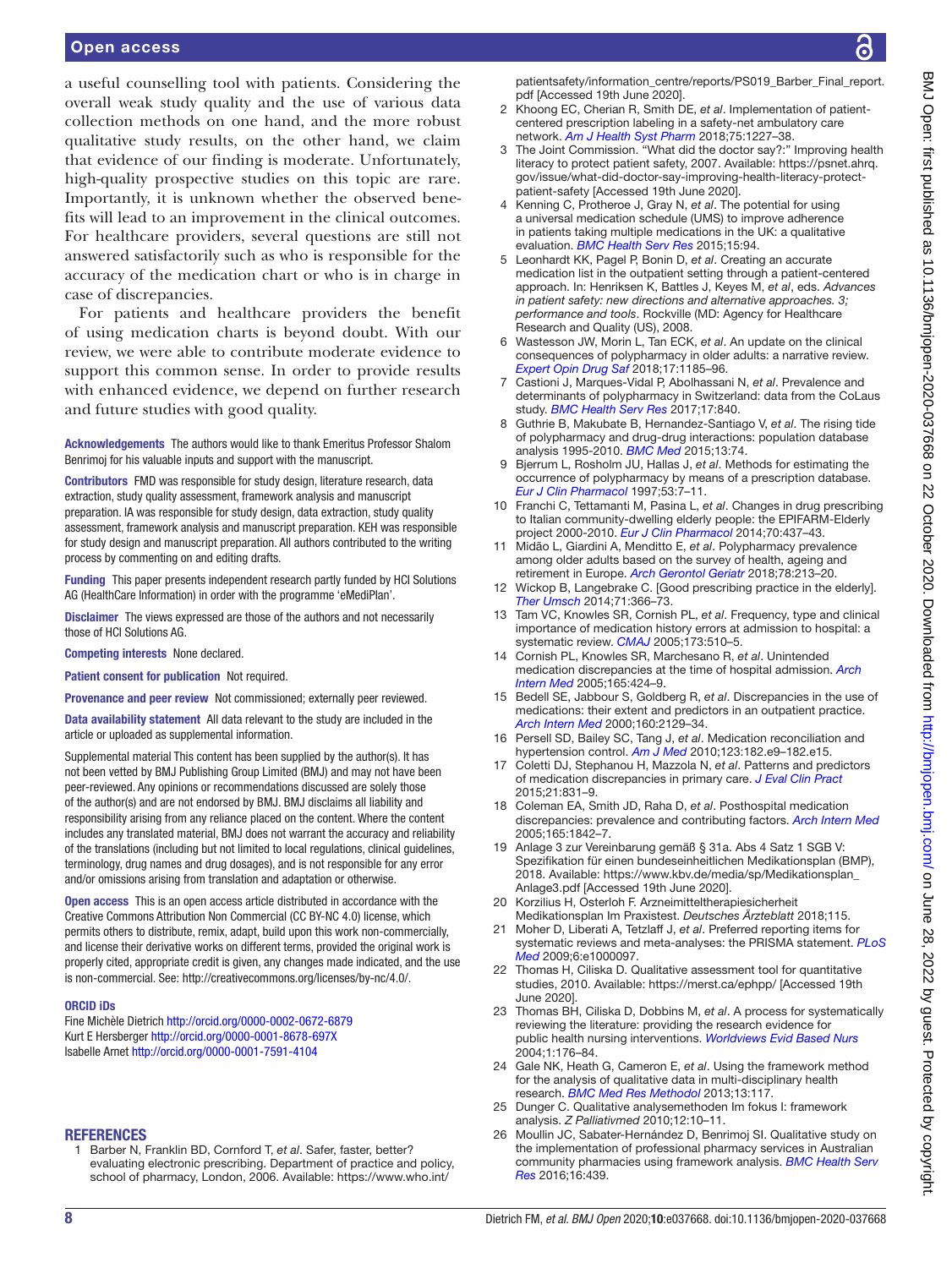# Open access

- <span id="page-8-0"></span>27 Erlingsson C, Brysiewicz P. A hands-on guide to doing content analysis. *[Afr J Emerg Med](http://dx.doi.org/10.1016/j.afjem.2017.08.001)* 2017;7:93–9.
- <span id="page-8-1"></span>28 Phillips B, Ball C, Sackett D, *et al*. Oxford centre for evidencebased medicine – levels of evidence, 2009. Available: [https://www.](https://www.cebm.net/2009/06/oxford-centre-evidence-based-medicine-levels-evidence-march-2009/) [cebm.net/2009/06/oxford-centre-evidence-based-medicine-levels](https://www.cebm.net/2009/06/oxford-centre-evidence-based-medicine-levels-evidence-march-2009/)[evidence-march-2009/](https://www.cebm.net/2009/06/oxford-centre-evidence-based-medicine-levels-evidence-march-2009/) [Accessed 19th June 2020].
- <span id="page-8-2"></span>29 Kuske S, Lessing C, Lux R, *et al*. [Patient safety indicators for medication safety (AMTS-PSI): international status, transferability and validation]. *[Gesundheitswesen](http://dx.doi.org/10.1055/s-0030-1269838)* 2012;74:79–86.
- <span id="page-8-3"></span>30 Manning DM, O'Meara JG, Williams AR, *et al*. 3D: a tool for medication discharge education. *[Qual Saf Health Care](http://dx.doi.org/10.1136/qshc.2006.018564)* 2007;16:71–6.
- <span id="page-8-8"></span>31 McManus E, McCarthy S, Carson R, *et al*. Impact of a universal medication schedule on rationalising and understanding of medication; a randomised controlled trial. *[Res Social Adm Pharm](http://dx.doi.org/10.1016/j.sapharm.2018.02.001)*
- <span id="page-8-7"></span>2018;14:831–8. 32 Raynor DK, Booth TG, Blenkinsopp A. Effects of computer generated reminder charts on patients' compliance with drug regimens. *[BMJ](http://dx.doi.org/10.1136/bmj.306.6886.1158)* 1993;306:1158–61.
- <span id="page-8-12"></span>33 Send AFJ, Peters-Klimm F, Bruckner T, *et al*. A randomized controlled trial to assess the effect of a medication plan containing drug administration recommendations on patients' drug knowledge after 2 months. *[J Clin Pharm Ther](http://dx.doi.org/10.1111/jcpt.12476)* 2017;42:69–74.
- <span id="page-8-4"></span>34 Chae SY, Chae MH, Isaacson N, *et al*. The patient medication list: can we get patients more involved in their medical care? *[J Am Board](http://dx.doi.org/10.3122/jabfm.2009.06.090059)  [Fam Med](http://dx.doi.org/10.3122/jabfm.2009.06.090059)* 2009;22:677–85.
- <span id="page-8-20"></span>35 Coombes ID, Stowasser DA, Reid C, *et al*. Impact of a standard medication chart on prescribing errors: a before-and-after audit. *[Qual](http://dx.doi.org/10.1136/qshc.2007.025296)  [Saf Health Care](http://dx.doi.org/10.1136/qshc.2007.025296)* 2009;18:478–85.
- <span id="page-8-14"></span>36 Dormann H, Maas R. "Erprobung eines Medikationsplanes in der Praxis hinsichtlich der Akzeptanz und Praktikabilität – MetropolMediplan 2016", 2017. Available: [https://www.bundesge](https://www.bundesgesundheitsministerium.de/service/publikationen/gesundheit/details.html?bmg%5Bpubid%5D=3126) [sundheitsministerium.de/service/publikationen/gesundheit/details.](https://www.bundesgesundheitsministerium.de/service/publikationen/gesundheit/details.html?bmg%5Bpubid%5D=3126) [html?bmg%5Bpubid%5D=3126](https://www.bundesgesundheitsministerium.de/service/publikationen/gesundheit/details.html?bmg%5Bpubid%5D=3126) [Accessed 19th June 2020].
- <span id="page-8-13"></span>37 Elliott RA, Tran T, Taylor SE, *et al*. Impact of a pharmacist-prepared interim residential care medication administration chart on gaps in continuity of medication management after discharge from hospital to residential care: a prospective pre- and post-intervention study (MedGap study). *[BMJ Open](http://dx.doi.org/10.1136/bmjopen-2012-000918)* 2012;2:e000918.
- <span id="page-8-9"></span>38 Freyer J, Greißing C, Buchal P, *et al*. Entlassungsmedikation – was weiß Der patient bei Entlassung über seine Arzneimittel? *Dtsch Med Wochenschr* 2016;141:e150–6.
- <span id="page-8-17"></span>39 Jäger C, Steinhaeuser J, Freund T, *et al*. Medication Lists and brown bag reviews: potential positive and negative impacts on patients beliefs about their medicine. *[Biomed Res Int](http://dx.doi.org/10.1155/2015/874067)* 2015;2015:1–6.
- <span id="page-8-18"></span>40 Kannampallil TG, Waicekauskas K, Morrow DG, *et al*. External tools for collaborative medication scheduling. *[Cogn Technol Work](http://dx.doi.org/10.1007/s10111-011-0190-7)* 2013;15:121–31.
- <span id="page-8-10"></span>41 Send AFJ, Schwab M, Gauss A, *et al*. Pilot study to assess the influence of an enhanced medication plan on patient knowledge at hospital discharge. *[Eur J Clin Pharmacol](http://dx.doi.org/10.1007/s00228-014-1723-9)* 2014;70:1243–50.
- <span id="page-8-16"></span>42 Thürmann PA, Fenske D, Brell D, *et al*. Abschlussbericht zum Projekt: Erprobung eines Medikationsplanes in der Praxis hinsichtlich Akzeptanz und Praktikabilität – Modellregion Erfurt, 2017. Available: [https://www.bundesgesundheitsministerium.de/service/](https://www.bundesgesundheitsministerium.de/service/publikationen/gesundheit/details.html?bmg%5Bpubid%5D=3124) [publikationen/gesundheit/details.html?bmg%5Bpubid%5D=3124](https://www.bundesgesundheitsministerium.de/service/publikationen/gesundheit/details.html?bmg%5Bpubid%5D=3124)  [Accessed 19th June 2020].
- <span id="page-8-21"></span>43 Wilke D, Schiek S, Knoth H, *et al*. Medication plans at hospital admission - a multicentre analysis using statutory health insurance data]. *Deut Med Wochenschr* 2018;143:E117–24.
- <span id="page-8-23"></span>44 Botermann L, Monzel K, Krueger K, *et al*. Evaluating patients' comprehensibility of a standardized medication plan. *[Eur J Clin](http://dx.doi.org/10.1007/s00228-016-2082-5)  [Pharmacol](http://dx.doi.org/10.1007/s00228-016-2082-5)* 2016;72:1229–37.
- 45 Bruhwiler L, Schonenberg S, Hersberger K, *et al*. Verständlichkeit und Darstellung von Medikationsplänen: Wird die Patientensicht berücksichtigt? *Int J Clin Pharm-Net* 2016;105:1249–54.
- <span id="page-8-11"></span>46 Kiel S, Hey E, Haase A, *et al*. [Patients Ability to Provide Information about Prescribed Drugs - a Cross-Sectional Study in Ten General Practice]. *[Dtsch Med Wochenschr](http://dx.doi.org/10.1055/a-0666-5995)* 2018;143:e188–96.
- <span id="page-8-15"></span>47 Rose O, Jaehde U, Köberlein-Neu J. Discrepancies between home medication and patient documentation in primary care. *[Res Social](http://dx.doi.org/10.1016/j.sapharm.2017.04.003)  [Adm Pharm](http://dx.doi.org/10.1016/j.sapharm.2017.04.003)* 2018;14:340–6.
- <span id="page-8-22"></span>48 Vasileff HM, Whitten LE, Pink JA, *et al*. The effect on medication errors of pharmacists charting medication in an emergency department. *[Pharm World Sci](http://dx.doi.org/10.1007/s11096-008-9271-y)* 2009;31:373–9.
- <span id="page-8-25"></span>49 Waltering I, Schwalbe O, Hempel G. Discrepancies on medication plans detected in German community pharmacies. *[J Eval Clin Pract](http://dx.doi.org/10.1111/jep.12395)* 2015;21:886–92.
- 50 Blake SC, McMorris K, Jacobson KL, *et al*. A qualitative evaluation of a health literacy intervention to improve medication adherence for underserved pharmacy patients. *[J Health Care Poor Underserved](http://dx.doi.org/10.1353/hpu.0.0283)* 2010;21:559–67.
- <span id="page-8-5"></span>51 Botermann L, Schulz M, Eickhoff C, *et al*. Erprobung eines Medikationsplans in der Praxis hinsichtlich der Akzeptanz und Praktikabilität - Pilotuntersuchung: Lesbarkeits- und Verständlichkeitstestung, Hauptuntersuchung: PRIMA – Primärsystem-Integration des Medikationsplans mit Akzeptanzuntersuchung, 2017. Available: [https://www.bundesge](https://www.bundesgesundheitsministerium.de/service/publikationen/gesundheit/details.html?bmg%5Bpubid%5D=3130) [sundheitsministerium.de/service/publikationen/gesundheit/details.](https://www.bundesgesundheitsministerium.de/service/publikationen/gesundheit/details.html?bmg%5Bpubid%5D=3130) [html?bmg%5Bpubid%5D=3130](https://www.bundesgesundheitsministerium.de/service/publikationen/gesundheit/details.html?bmg%5Bpubid%5D=3130) [Accessed 19th June 2020].
- <span id="page-8-19"></span>52 Eickhoff C, Müller U, Strunz AK, *et al*. Das Projekt PRiMA – Elektronische Erstellung und Aktualisierung von Medikationsplänen ALS gemeinsame Aufgabe von Ärzten und Apothekern. *Dtsch Med Wochenschr* 2019.
- <span id="page-8-27"></span>53 Müller U, Schulz M, Mätzler M. [Electronically supported cooperation of physicians and pharmacists to improve medication safety in the ambulatory setting : The "Arzneimittelinitiative Sachsen-Thüringen" (ARMIN)]. *[Bundesgesundheitsblatt Gesundheitsforschung](http://dx.doi.org/10.1007/s00103-018-2780-5)  [Gesundheitsschutz](http://dx.doi.org/10.1007/s00103-018-2780-5)* 2018;61:1119–28.
- <span id="page-8-24"></span>54 Strauß B, Seidling HM, Wehrmann U, *et al*. [Benefits of a Medication List from a Citizen's Perspective -A Qualitative Survey]. *[Gesundheitswesen](http://dx.doi.org/10.1055/s-0043-118478)* 2018;80:700–7.
- <span id="page-8-6"></span>55 Dormann H, Maas R, Eickhoff C, *et al*. [Standardized national medication plan : The pilot projects MetropolMediplan 2016, model region Erfurt, and PRIMA]. *[Bundesgesundheitsblatt](http://dx.doi.org/10.1007/s00103-018-2789-9)  [Gesundheitsforschung Gesundheitsschutz](http://dx.doi.org/10.1007/s00103-018-2789-9)* 2018;61:1093–102.
- 56 Geschäftsbereich Arzneimittel der ABDA Bundesvereinigung Deutscher Apothekerverbände. Grundsatzpapier zur Medikationsanalyse und zum Medikationsmanagement, 2014. Available: [https://www.abda.de/fileadmin/user\\_upload/assets/](https://www.abda.de/fileadmin/user_upload/assets/Medikationsmanagement/Grundsatzpapier_MA_MM_GBAM.pdf) [Medikationsmanagement/Grundsatzpapier\\_MA\\_MM\\_GBAM.pdf](https://www.abda.de/fileadmin/user_upload/assets/Medikationsmanagement/Grundsatzpapier_MA_MM_GBAM.pdf)  [Accessed 19th June 2020].
- <span id="page-8-26"></span>57 Jones RK. The unsolicited diary as a qualitative research tool for advanced research capacity in the field of health and illness. *[Qual](http://dx.doi.org/10.1177/104973200129118543)  [Health Res](http://dx.doi.org/10.1177/104973200129118543)* 2000;10:555–67.
- <span id="page-8-28"></span>58 Lam WY, Fresco P. Medication adherence measures: an overview. *[Biomed Res Int](http://dx.doi.org/10.1155/2015/217047)* 2015;2015:1–12.
- <span id="page-8-29"></span>59 Col N, Fanale JE, Kronholm P. The role of medication noncompliance and adverse drug reactions in hospitalizations of the elderly. *[Arch](http://dx.doi.org/10.1001/archinte.1990.00390160093019)  [Intern Med](http://dx.doi.org/10.1001/archinte.1990.00390160093019)* 1990;150:841–5.
- 60 World Health Organization. Adherence to long-term therapies evidence for action. WHO Library Cataloguing-in-Publication Data, 2003. Available: [http://www.who.int/chp/knowledge/publications/](http://www.who.int/chp/knowledge/publications/adherence_full_report.pdf) [adherence\\_full\\_report.pdf](http://www.who.int/chp/knowledge/publications/adherence_full_report.pdf) [Accessed 19th June 2020].
- <span id="page-8-30"></span>61 Nassaralla CL, Naessens JM, Chaudhry R, *et al*. Implementation of a medication reconciliation process in an ambulatory internal medicine clinic. *[Qual Saf Health Care](http://dx.doi.org/10.1136/qshc.2006.021113)* 2007;16:90–4.
- 62 Schmiemann G, Bahr M, Gurjanov A, *et al*. Differences between patient medication records held by general practitioners and the drugs actually consumed by the patients. *[Int J Clin Pharmacol Ther](http://dx.doi.org/10.5414/CP201682)* 2012;50:614–7.
- <span id="page-8-31"></span>63 Dormann H, Sonst A, Müller F, *et al*. Adverse drug events in older patients admitted as an emergency: the role of potentially inappropriate medication in elderly people (PRISCUS). *[Dtsch Arztebl](http://dx.doi.org/10.3238/arztebl.2013.0213)  [Int](http://dx.doi.org/10.3238/arztebl.2013.0213)* 2013;110:213–9.
- <span id="page-8-32"></span>64 Tobari H, Arimoto T, Shimojo N, *et al*. Physician-Pharmacist cooperation program for blood pressure control in patients with hypertension: a randomized-controlled trial. *[Am J Hypertens](http://dx.doi.org/10.1038/ajh.2010.127)* 2010;23:1144–52.
- 65 Hirsch JD, Steers N, Adler DS, *et al*. Primary care-based, pharmacist-physician collaborative medication-therapy management of hypertension: a randomized, pragmatic trial. *[Clin Ther](http://dx.doi.org/10.1016/j.clinthera.2014.06.030)* 2014;36:1244–54.
- <span id="page-8-33"></span>66 Bundesärztekammer, Kassenärztliche Bundesvereinigung, Arbeitsgemeinschaft der Wissenschaftlichen Medizinischen Fachgesellschaften. Nationale VersorgungsLeitlinie Chronische Herzinsuffizienz Langfassung 2. Auflage, Version 3 AWMF-Register-Nr.: nvl-006, 2017. Available: [https://www.leitlinien.de/nvl/html/nvl](https://www.leitlinien.de/nvl/html/nvl-chronische-herzinsuffizienz/3-auflage/kapitel-1)[chronische-herzinsuffizienz/3-auflage/kapitel-1](https://www.leitlinien.de/nvl/html/nvl-chronische-herzinsuffizienz/3-auflage/kapitel-1) [Accessed 19th June 2020].
- <span id="page-8-34"></span>67 Walton M, Woodward H, Van Staalduinen S, *et al*. The who patient safety curriculum guide for medical schools. *[Qual Saf Health Care](http://dx.doi.org/10.1136/qshc.2009.036970)* 2010;19:542–6.
- 68 Zentrum für Telemedizin Bad Kissingen. Elektronischer Medikationsplan Plus, 2019. Available: [https://www.ztm.de/](https://www.ztm.de/neuigkeiten/elektronischer-medikationsplan-plus-emp) [neuigkeiten/elektronischer-medikationsplan-plus-emp](https://www.ztm.de/neuigkeiten/elektronischer-medikationsplan-plus-emp) [Accessed 19th June 2020].
- <span id="page-8-35"></span>69 National Collaborating Centre for Methods and Tools. Quality assessment tool for quantitative studies. Available: [http://www.](http://www.nccmt.ca/resources/search/14%202008) [nccmt.ca/resources/search/14 2008](http://www.nccmt.ca/resources/search/14%202008) [Accessed 19th June 2020].